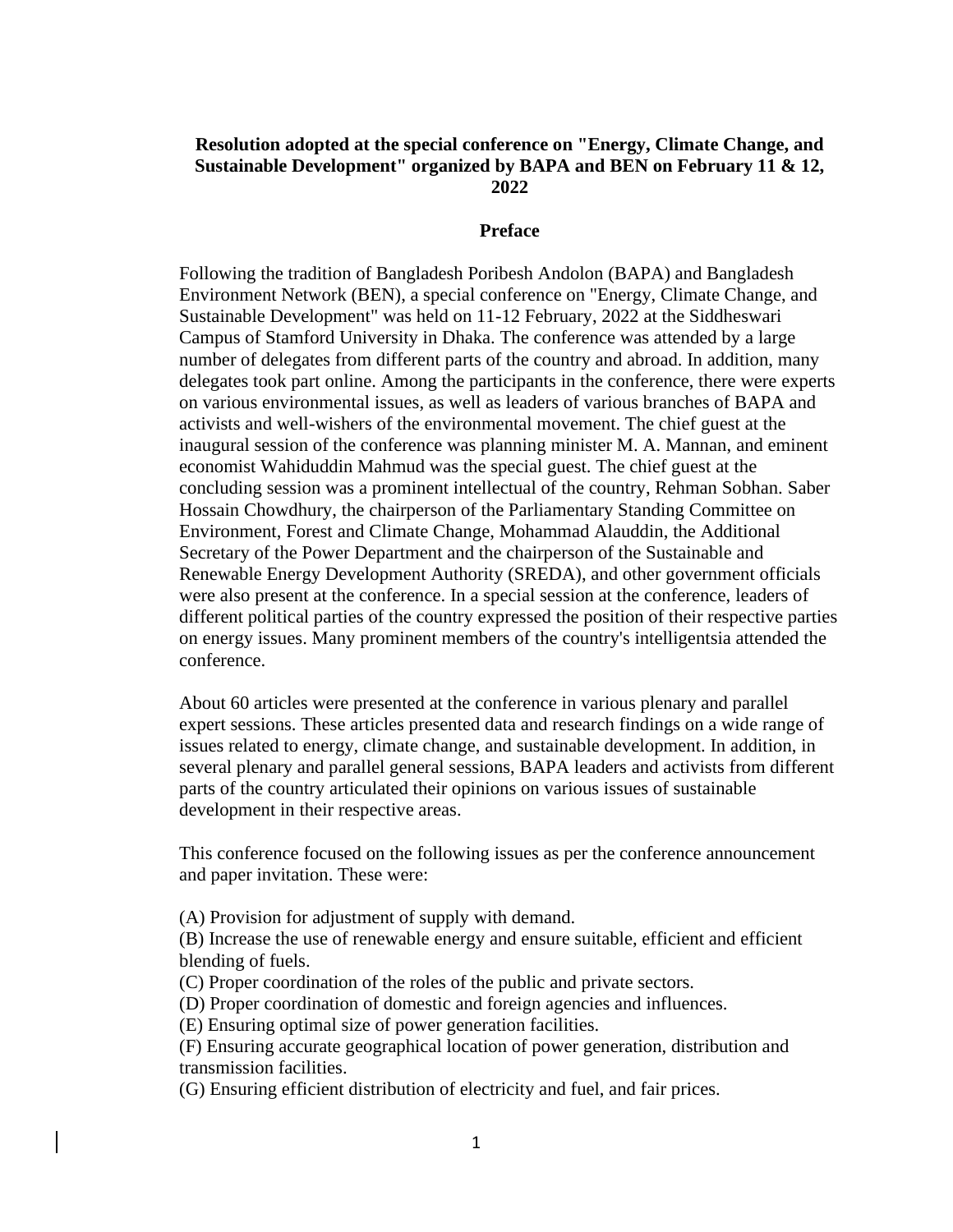(H) Ensuring financial stability of energy strategies.

(I) Ensuring environmental sustainability of energy strategy and maintaining balance of energy, water, food/crops, and climate change.

(J) Limiting the risk of energy strategies to acceptable levels.

(K) Adoption of proper strategy regarding conventional fuels.

(L) Ensuring use of environmentally-friendly renewable energy, waste management and recycling.

(M) To take steps to formulate policies and plans based on national capacity to reduce foreign dependence on energy and other important issues of the country.

Apart from energy issues, the conference also discussed issues related to climate change and sustainable development. In particular, attendee experiences in the issues of rivers, environment, and sustainable development in different parts of the country was discussed and recommendations based on such experiences were presented. This is why this resolution is divided into two parts. In the first part, observations and recommendations regarding fuel are presented in accordance with the above list. The second part of the proposal covers observations, recommendations, and demands relating to other issues of sustainable development.

## **Part I Various recommendations on fuel**

The Conference notes that in the recent past, especially since 2008, power generation capacity in Bangladesh has increased rapidly. As a result, the country's power shortage crisis has been resolved. The Conference, for this achievement, commends the strong leadership of the present government, especially that of Prime Minister Sheikh Hasina.

The Conference believes that the energy sector of Bangladesh has entered a new phase by alleviating the shortage of electricity. In this new episode, new generation problems, issues, and challenges have re-emerged. In many cases, the policies that have been followed to increase power generation have given rise to these problems, issues, and challenges.

In addition, the Government of Bangladesh made an ambitious and updated "Nationally Determined Contribution" (NDC) to the COP-26 conference held under the United Nations Framework Convention on Climate Change (UNFCCC). The Government of Bangladesh has announced to ensure this contribution through the "Mujib Climate Prosperity Plan" (MCPP). According to this plan, 30% of the energy will be extracted from the renewable energy sector by 2030 and 40% by 2040. It should be noted that at present this ratio is less than 3%. Achieving this goal of renewable energy now poses a new challenge to Bangladesh.

The Conference believes that to meet the above challenges, it is necessary to adopt a comprehensive integrated strategy and management to build the desired national capacity, rather than the current fragmented policies of the energy and power sector.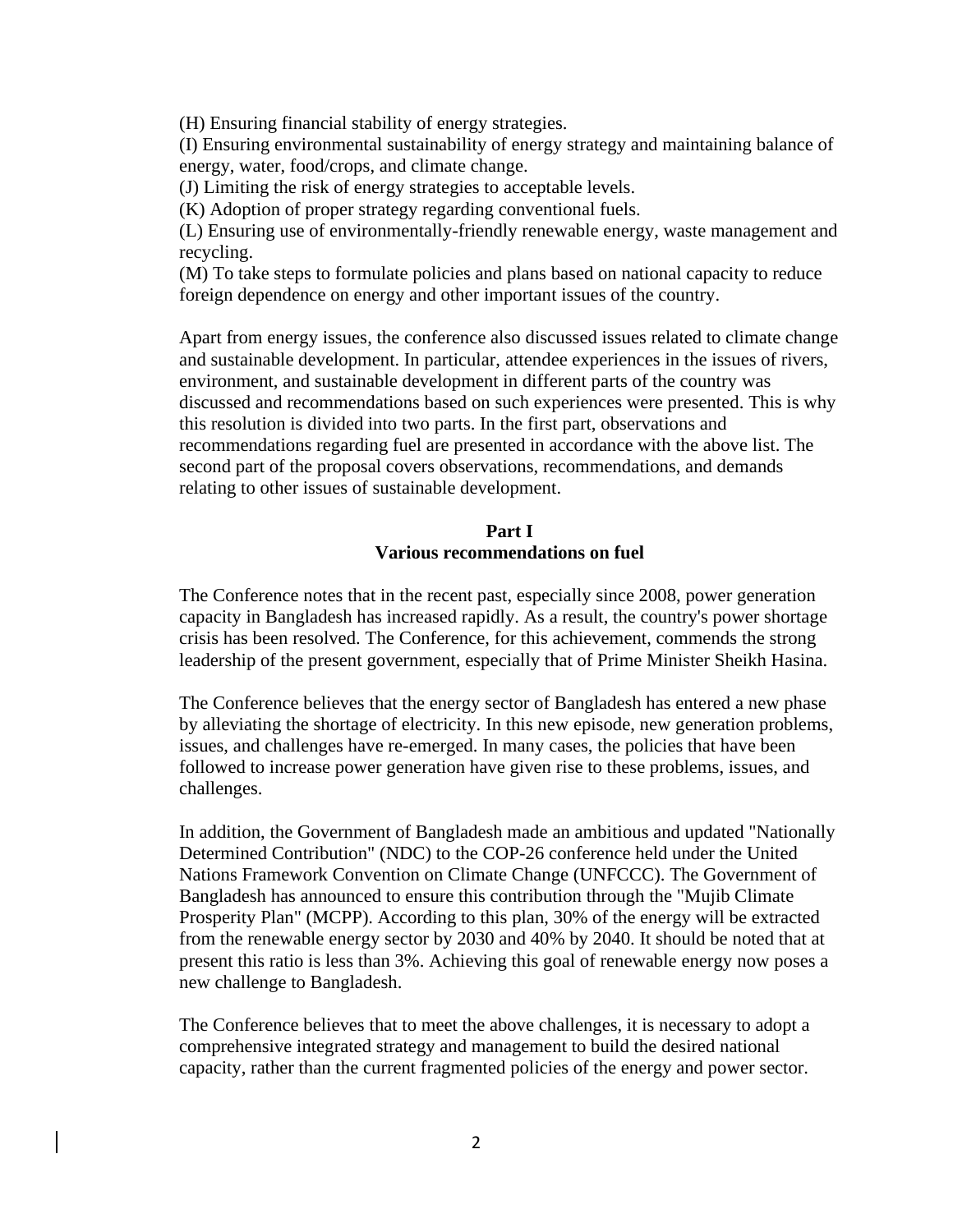The Conference is raising the following observations and recommendations following this realization.

## **(A) Adjusting supply with demand**

The Conference notes that the rapid increase in power generation capacity has now created a surplus power generation capacity in the country. According to researchers, about one-third or more of the country's power generation capacity remains unused. The government now has to spend a huge amount of money (about 10,000 crore taka annually, which is about 1.75% of the proposed budget for 2020-2021) as a capacity charge for this unused production capacity, which could have been used in other developing sectors of the government. As a result, people's money is wasted and there is undue pressure on the government's budget. The Conference also notes that although the "reserve margin" of a country needs to be limited to 10-20% as per the "Power Sector Master Plan" (PSMP) formulated and revised by the Tokyo Electric Company in 2016, the same plan in the projection of power supply and demand suggests a reserve margin of 40-50% or more by 2030. It is not clear why PSMP (2016/2018) formulated a power development plan with such a huge reserve margin. However, such a huge reserve margin is not recommended.

Considering the above situation, the Conference urges the Government to take immediate steps to reduce the reserve margin as soon as possible and to prevent the emergence of such abnormal reserve margins in the future. The Conference considers that the steps that the Government may consider to that end are:

(A) diversifying industrial development ;

(B) increasing access to electricity;

(C) exporting electricity to neighboring countries;

(D) avoiding taking up or implementing projects to build needless power generation plants;

(E) refraining from guaranteeing the purchase of power by the government when approving private sector power projects;

(F) in light of the new situation and ensuring consistent balance between future demand and supply, formulating a new power development plan while keeping the reserve margin at 15-20%.

# **(B) Increasing the use of renewable energy and ensuring suitable, efficient and fruitful blending of fuels.**

The Conference notes that in the past, Bangladesh has been leaning towards coal in its fuel mixture. At one stage, it was even proposed to increase the role of coal in the fuel mixture to 70%. In addition, the use of renewable energy was neglected. As a reflection of this, by 2017, the contribution of all renewable energy in power generation has been limited to 330 MW (which is less than 3% of the total generation).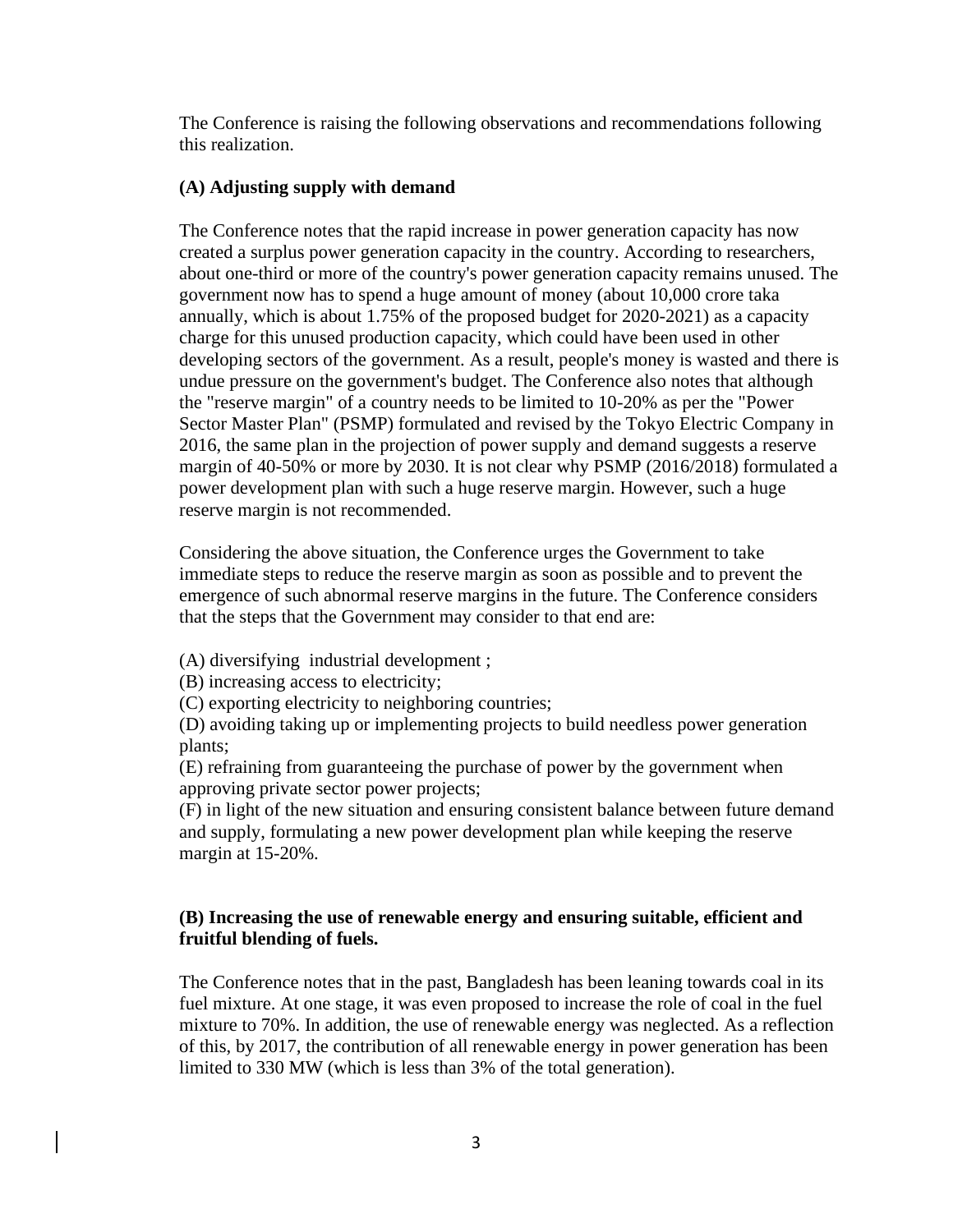The conference also notes that BAPA and BEN had opposed the inclination toward coal from the outset and called for more focus on renewable energy. It is a pity that the government agencies did not listen to these recommendations of BAPA and BEN at that time.

However, the Conference notes that on the eve of the 26th UN COP-26 conference in 2021, the government announced a goal to move away from coal. To that end, many coal-based power projects have been declared completely canceled and a decision has been taken to convert many power projects into gas-based instead of coal. Besides that, the government has announced to increase the role of natural gas in power generation to 40% by 2041. In addition, the Government of Bangladesh has announced the goal of using state-of-the-art technology to produce environmentally-friendly hydrogen fuel and to generate energy from waste and biomass.

The Conference welcomes these announcements and decisions but notes that the government has not completely scrapped the Rampal coal-fired power project, nor did it offer to convert it from coal-based to gas-based. The Conference has expressed strong dissatisfaction with the issue and reiterates its demand for the cancellation of the Rampal project.

At the same time, the Conference calls for the proper implementation of the already announced target to increase the contribution of renewable energy to 40% by 2041. The Conference is of the opinion that in the absence of special efforts, this goal may remain unattainable. If renewable energy is to play an active role in climate change and sustainable development, then the Government of Bangladesh must ensure its use in agriculture, housing and other sectors. In that case, the use of renewable energy in the housing sector can be ensured through the Bangladesh National Building Code. When evaluating the feasibility of large projects related to wind power and other renewable fuels like MCPP's "4GW Mujib Bangoposagar Independence Giga Array", it is important to have a good environmental impact and sustainable life cycle assessments. The Conference notes that the issue of financial, social and environmental sustainability is closely linked to the blending of fuels. That is why this issue demands more in-depth attention.

Every effort should be made to include the maximum amount of renewable energy derived from diverse sources (such as rooftop solar panels, solar power, wind power, wave power, tidal power, small to medium-sized hydropower, ocean-thermal power, hydrogen, etc.) in the Integrated Energy and Power Master Plan.

In addition, plans have to be made to store energy produced by renewable energy sources and use it during peak demand or export it. The Conference also notes that despite the goal of generating 40% of electricity from renewable energy by 2040, Bangladesh has not signed the COP-26's "Global Coal to Clean Power Transition Statement." The Conference believes that this document should be signed by Bangladesh.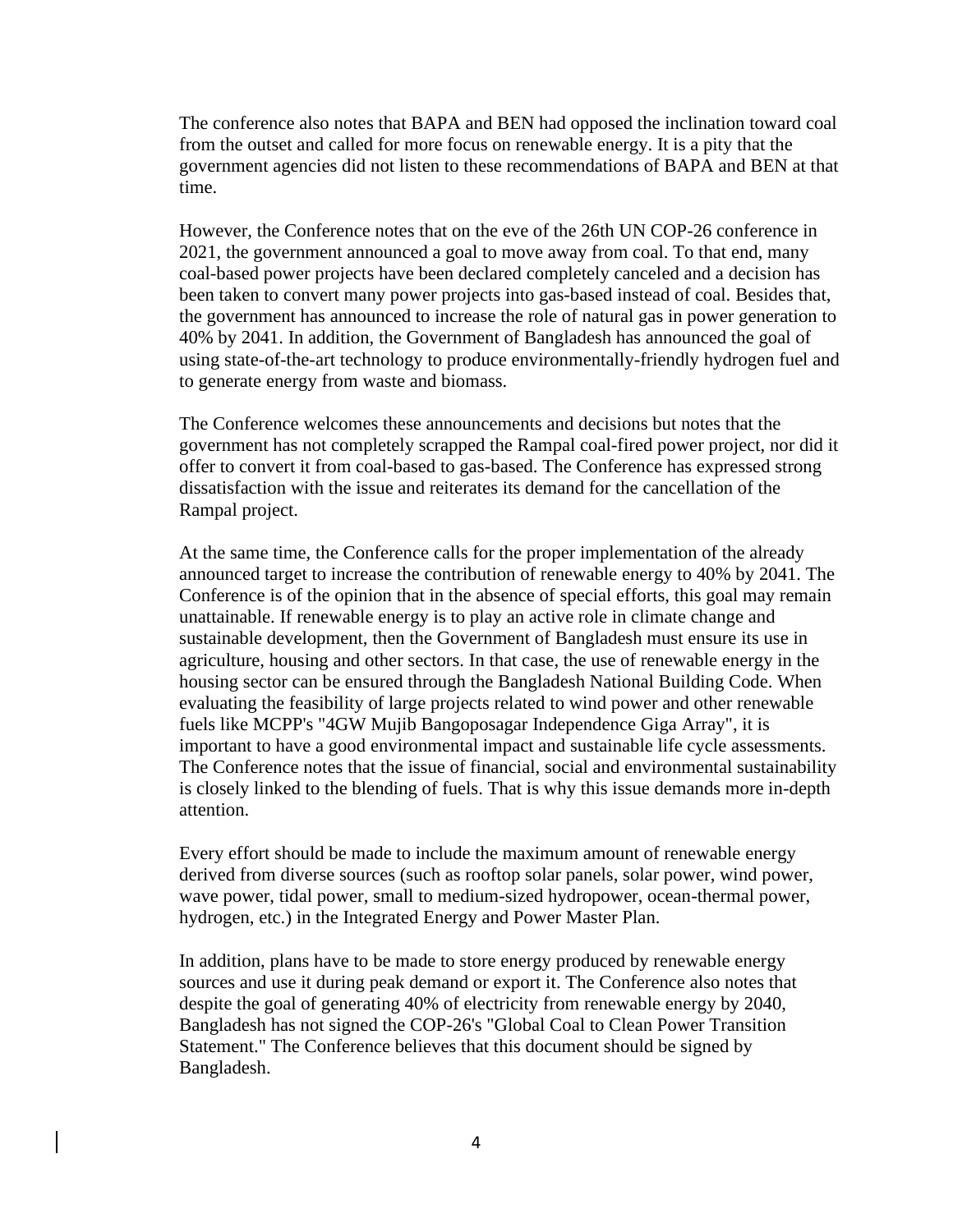Despite the various limitations and challenges mentioned above, the Conference welcomes the policy of moving away from coal and increasing the use of renewable energy, and believes that proper implementation of these policies can set a positive example in the international arena and brighten Bangladesh's image in the world. In particular, by setting up a test model for the production of state-of-the-art technology and environmentally-friendly hydrogen, Bangladesh can gain worldwide reputation.

#### **(C) Proper coordination of public and private sector roles**

The Conference notes that the role of the private sector in power generation has gradually increased in Bangladesh, bringing it closer to the role of the public sector by now. The relative shares of the public and the private sector in power generation vary by country. However, the issue that is more important than this ratio is the regulatory framework under which the private sector is developing. If this development is achieved under a competitive, transparent, and proper risk and return relationship, it would be beneficial to the economy. However, if the development is driven by state-favoritism rather than the risk-reward relationship, it could be detrimental to the economy. The development of the private sector in power generation in Bangladesh so far seems to lean toward mainly the latter category. That is why the government is currently having to pay huge subsidies for the unused production capacity of private power plants. In light of this experience, before approving the installation of power plants by the private sector in future, it is necessary to formulate the necessary policy framework so that these institutions do not rely on government subsidies and various other concessions. Licensing to set up power plants would be fatal to the economy if used as a means to benefit favored businesses or business groups. In short, politicization of the power sector must be resisted.

In this regard, the Conference notes that the role of the public sector in power generation is usually larger in the first stage of development. Power generation is a capital-intensive process, and at the beginning of development, individual entrepreneurs do not have the capacity to invest such a large amount of capital. Additionally, in the first stage of development, the government does not have the policy framework needed for power generation by the private sector or the institutional capacity required to implement it. Over time, the investment capacity of the private sector increases, as well as the institutional capacity of the state to formulate policies and implement them. As a result, the proportion of power generation by the private sector may increase. The proposals put forward in PSMP (2016/2018) contradict this observation. According to that proposal, the role of the private sector in power generation in Bangladesh will first increase, and then it will decrease to a very low level. No suitable explanation is available in the PSMP (2016/2018) as to why such a reverse section would be applicable to Bangladesh. The Conference considers it necessary to review the role of the private sector in power generation in Bangladesh and to formulate appropriate policy frameworks.

### **(D) Proper coordination of domestic and foreign agencies and influences**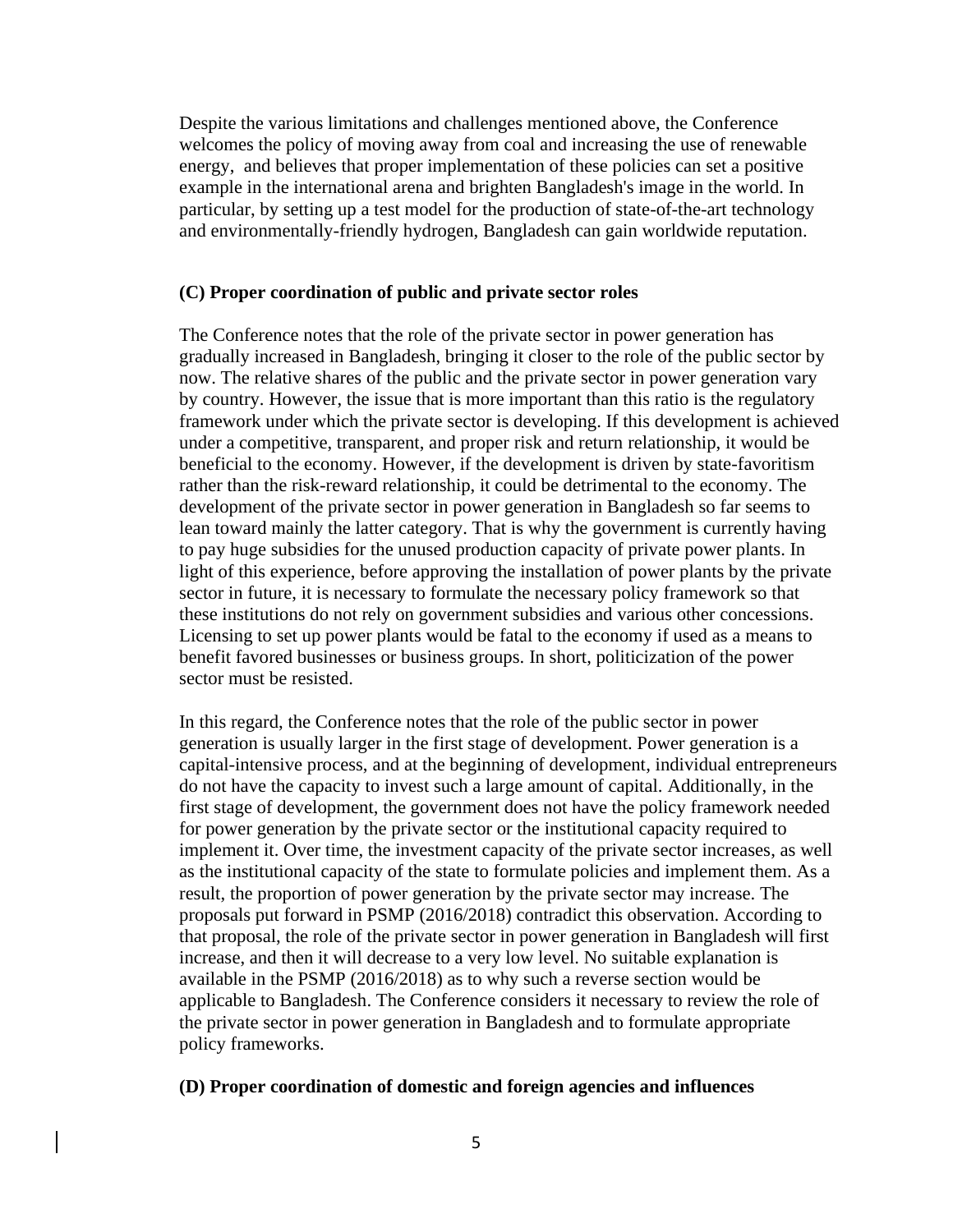The Conference further notes that the importance of foreign agencies and influencers has gradually increased in the energy sector of Bangladesh. The influence has spread in two areas-- one in the area of energy sources, and the second in the case of power generation. Earlier, Bangladesh's power generation was almost 100% dependent on domestic gas. But due to insufficiency of domestic gas compared to demand, Bangladesh is currently importing liquefied natural gas (LNG) from abroad. Furthermore, the construction of large-scale coal-based power plants like Rampal, Payra etc. has resulted in an increase in coal import from abroad. As a result, fair price and right strategy for importing foreign energy resources has become an important issue. For instance, Rampal is importing relatively low-quality coal from India despite earlier commitments to import high-quality coal from Australia and Indonesia. On the other hand, there are allegations of importing LNG from the spot market at high prices instead of importing at relatively low prices under long-term contracts. The Conference believes that the government needs to be more consistent and transparent in these matters.

Experts have also expressed doubts on the need for importing gas from abroad. They believe that due to the influence of some quarters, the government is focusing more on importing gas from abroad instead of exploring and extracting gas from the country. One proof of this is the digging of only twenty wells in the last twenty years. Moreover, the extraction of gas from the discovered gas fields is not showing much activity. For example, although two gas fields have been discovered in Bhola, gas is not being extracted from them because the pipelines required for gas transmission have not been laid. Similarly, the exploration and extraction of gas and oil in the Bay of Bengal was expected to increase further after the settlement of maritime disputes with India and Myanmar, but no such activity is being observed. The Conference believes that more emphasis needs to be placed on domestic gas exploration and extraction so that Bangladesh does not have to depend on foreign gas. The Conference calls on the government to take steps in that direction.

Secondly, power sector joint venture between government and non-government organizations of domestic and foreign origin have increased. The Conference thinks a proper regulatory structure needs to be developed and enforced in this area as well. The participation of foreign companies should not be based on government favors and subsidies and should not involve risk-free profits. Instead, this participation must be market-based, non-subsidized, and adhere to the principle of "profit at risk." The Conference urges the government to take necessary steps in this regard.

#### **(E) Ensuring proper size of power generating establishments**

The Conference notes that the size of power generation entities can vary. Larger organizations have some advantages. Among them, for example, in the language of economics, is the "economy of scale," which results in lower production costs per unit of electricity. Second, it is easy to meet the huge electricity demand of large-scale industrial enterprises. But large-scale power generation facilities also have some disadvantages. One such disadvantage is a long construction period. A second set of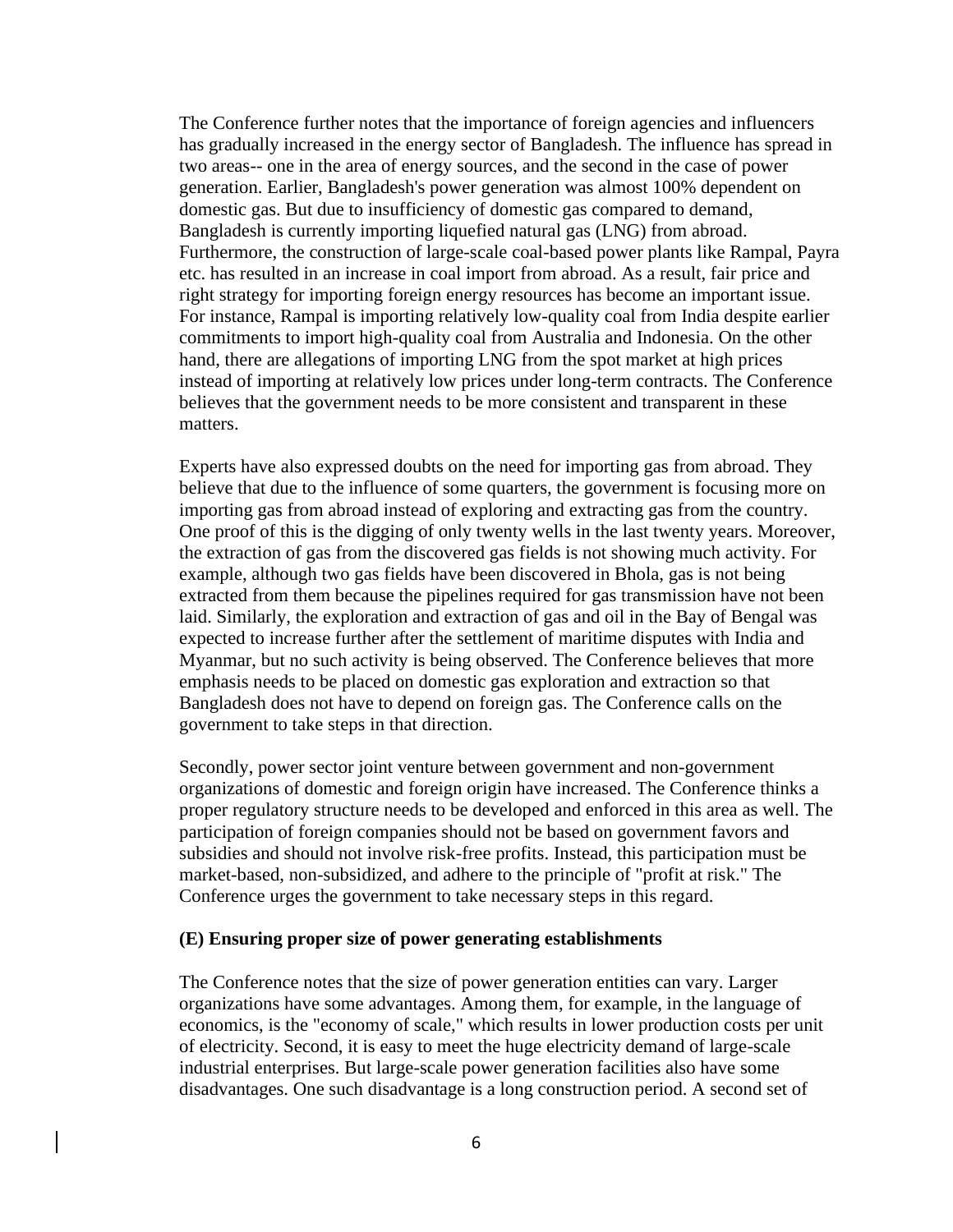disadvantages is higher operating costs and system losses. Third, due to their high cost, large-scale power plants are built by the public sector where corruption and abuse are rampant. As a result, production cost per unit is not low. Rather, it exceeds the market price and these production centers turn into loss-making establishments (i.e. white elephants). But they are difficult to get rid of as they are stuck with a huge amount of invested capital (sunk cost) and this constantly puts pressure on the government budget.

The Conference notes that in the recent past, Bangladesh has been leaning toward the construction of large-scale power plants. In most cases, these are being built under the government's "purchase guarantee." Already, the government is paying a large amount of subsidy for the idle capacity of these plants. The amount of subsidy may increase further if the planned and under-construction large-scale power plants are implemented.

That is why the Conference calls on the government to encourage the construction of medium and small-scale power plants. In fact, the Conference believes that the role of the private sector in power generation could be considered limited to the establishment of small and medium-sized power plants. These companies will be set up by individual entrepreneurs on the basis of local power demand, their own capital investment and "profit in return for risk" policy, so as not to put pressure on the government's budget. Being close to the consumers will reduce the operating cost and system loss of these organizations.

Since it is much more risky to set up large scale nuclear power plants in a densely populated country like Bangladesh, there is new opportunity in the area of nuclear power generation to install the latest fourth generation safer small and medium-sized modular reactors instead of large ones. The government may also consider these options in the expansion of nuclear power generation.

On the basis of the above observations, the Conference urges the government not only to build large-scale power plants but also to form an "optimal size distribution" in combination of large, medium and small-scale power plants.

## **(F) Ensuring proper location of power generation, distribution, and transmission installations:**

Determining the geographical location of the power plant is an important factor in the development of power generation. In this regard, the Conference notes that in the past, the government has been planning and building a number of large-scale power plants in coastal areas. Since these plants rely on imported coal for the most part, there is reason to place them in coastal areas. Similarly, in many cases, nuclear power plants are set up along the coast for risk reduction, but the Rooppur nuclear power plant is being built deep inside the country. There are also many downsides to setting up power plants on the coast or in remote areas. For example, their operating costs and system losses are high. As they are built in remote locations, separate accommodation and other facilities have to be arranged for their workers, which increases the cost of production. Coastal power plants in many cases cause irreparable damage to the sensitive environment, such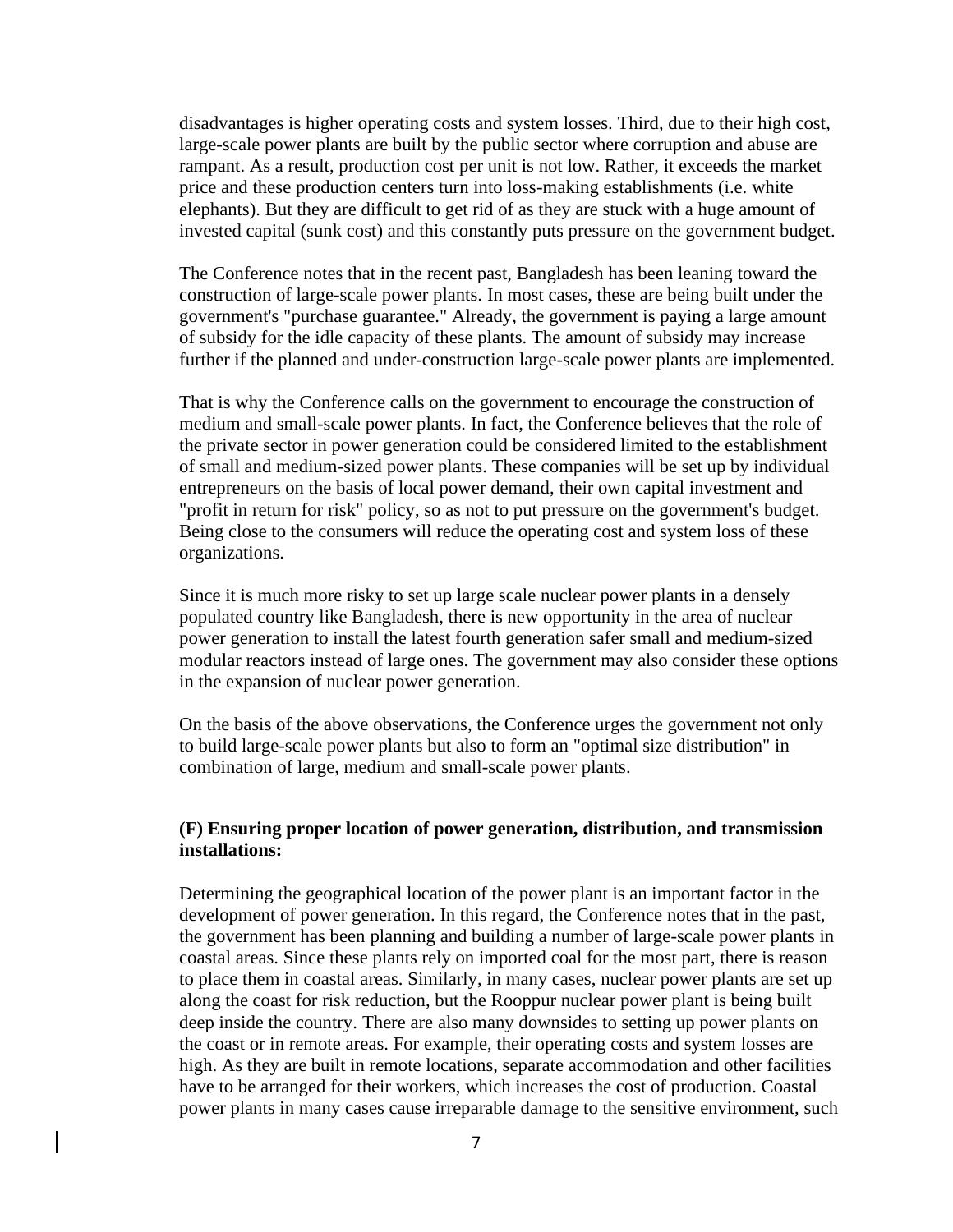as the Rampal power plant, which poses a threat to the Sundarbans. The coast of Bangladesh is also often hit by cyclones and tidal surges, posing an additional threat to large-scale power plants along the coast.

Based on the above observations, the Conference calls upon the Government to move toward a more optimal special distribution by reducing coastal dependence on the geographical location of power plants. The Conference notes that now that the decision has been taken to reduce coal dependence, the rationale for setting up power plants on the coast has diminished. Gas-based medium and small-scale power plants may be preferable to consumers within the country. Similarly, renewable energy-based power generation needs to be spread across the country. This will also save space required for power generation. The Conference calls for decentralization of power generation and transmission as much as possible.

#### **(G) Efficient distribution and ensuring fair price of electricity and fuel**

The Conference notes that in addition to power generation, policies regarding its operation and distribution of fuel in general carry special importance. For example, it is generally assumed that the power transmission capacity should be more than 50% and the power distribution capacity should be 100% higher than the power generation capacity. Thus, in addition to increasing power generation capacity, it is important to ensure that the required capacity of transmission and distribution capacity is being achieved.

In this regard, the Conference further notes that private sector initiatives are generally focused on power generation; as a result, the responsibility of ensuring the necessary transmission and distribution system rests largely with the public sector. It is necessary to pay attention to whether this responsibility is being fulfilled properly. However, the government does not need to subsidize the private sector by fulfilling this responsibility. The government can avoid subsidizing this by charging for the transmission and distribution at reasonable rates from public and private power producers.

The Conference notes the need to focus on both efficiency and non-discrimination in energy distribution. For example, the earlier policy of distributing pipe-based gas instead of cylinders for household use in Bangladesh led to inequalities in gas availability between regional, rural-urban, and rich-poor. Even today, Bangladesh has not been able to overcome that inequality completely. At the present new stage, attention must be paid to the distribution of fuel and electricity so that such inequalities do not arise.

The Conference notes that the purchase and sale price of fuel has now become more important as the country moves towards imported fuels. The source, method, and price of coal and gas purchases are of special interest to the country. It has recently been alleged that gas has been procured from the spot market at exorbitant prices instead of being purchased at relatively low prices under long-term contracts, and this has resulted in the government incurring extra costs and increasing the price of blended gas in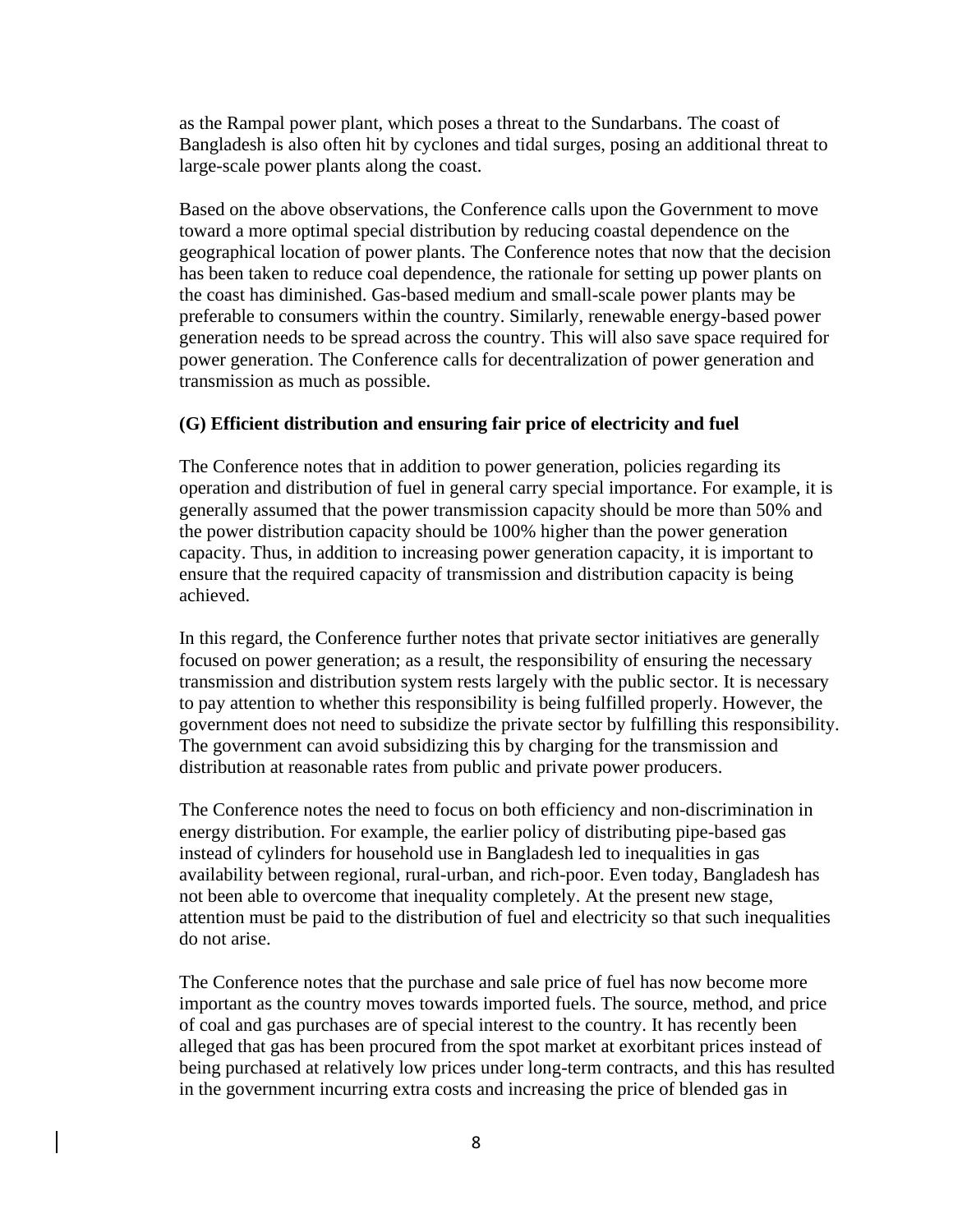Bangladesh with domestic and imported gas. The Conference calls on the government to ensure that such anti-national activities do not take place. The Conference also calls on the government to ensure that no decision is taken against the national interest in the import of coal.

The Conference further calls on the government to follow the path of economic rationality in setting the prices of fuel and electricity within the country. According to this route, the price of domestic materials also needs to be determined on the basis of "border price." It would not be advisable to try to jump this passage. However, in the interest of economic rationality, this needs to be taken as the ultimate goal, and the people need to be informed about the rationale of this policy so that they agree to adopt it.

It is necessary to adopt a policy of long-term avoidance of subsidy in case of supply of materials to power producers and purchase of power from them. The Conference notes that the failure to adopt this policy has resulted in huge subsidies to power producers, especially to private power producers. In all cases, the Conference calls for the pursuit of a long-term policy of economic rationality in pricing materials and products.

### **(H) Financial sustainability of energy strategy**

The Conference believes that the energy sector needs to be financially sustainable. In light of this, the Conference expresses concern over the policy currently being pursued to expand power generation capacity through subsidies. Instead of giving private sector power producers the opportunity to earn government favors, continued subsidies, and "risk-free profits", the principle of market-based, non-subsidized, and "profits in return for risk-taking and demonstration skills" must be pursued.

The Conference believes that the public sector should also refrain from adopting questionable projects from the point of view of financial sustainability. From that point of view, the conference expresses concern over the construction of Rooppur nuclear power plant with a capacity of only 2,400 MW at a cost of \$18 billion. The Conference notes that, according to many, similar power plants have been built in other countries on much lower budgets. The Conference calls on the government to explain why its budget is so high in the case of Bangladesh. The Conference also notes that a project with such a large budget was accepted by the government without much public discussion before they proceeded with implementation. The Conference notes that the government had announced a goal of setting up a second nuclear power plant. The Conference hopes that the Government will take a decision on this subject on the basis of adequate public discussion, transparency, and accountability. Reducing corruption, waste, and mismanagement in the public sector will help achieve financial stability in the energy sector.

The Conference notes that increasing the emphasis on domestic gas exploration and extraction would help ensure the sustainability of Bangladesh's energy sector.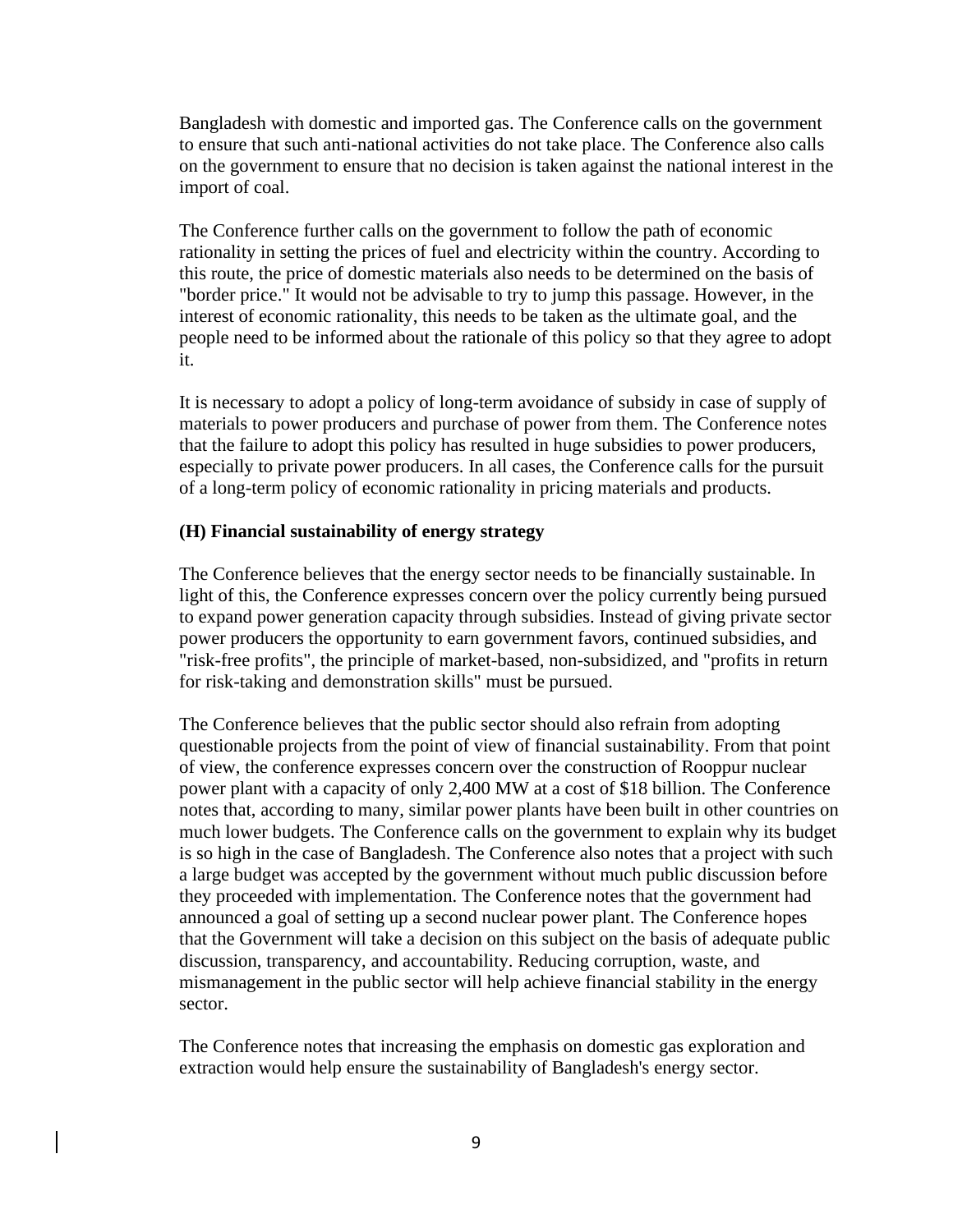The Conference believes that those responsible for the growing losses incurred by government agencies in the energy and power sectors need to be held accountable and brought back to the realm of the environmentally-friendly, economically responsible and sustainably developed by freeing the energy and power sector from corruption.

## **(I) Environmental sustainability of energy strategy and maintaining balance between energy, water, food / crop and climate change.**

The Conference notes that while Bangladesh's role in global "warming gas" (UBG) emissions is not significant, Bangladesh can set an example to the world by playing an enterprising role in eliminating UBG. In this regard, the Conference notes that Bangladesh has recently made a huge difference in the steps it has taken and its potential to achieve the "Nationally Determined Contribution" to the United Nations under the Paris Agreement on Climate Change. The Conference hopes that the Government will take immediate and appropriate steps to bridge this gap.

The Conference believes that measures to reduce UBG are not only necessary for global UBG reduction. It can also be helpful for the local environment. Rampal Power Station is an important example of this. The abolition of this plant--at least by converting it to gas instead of coal--could not only play a role in reducing global warming, but also to ensuring the protection of Bangladesh's Sundarbans. The same is true of other coal-fired power plants. In addition to the use of energy, water, food/crops, and climate change have to be balanced and it would not be right to inflict irrational damage on one sector while developing another.

### **(J) Keeping the risk of fuel strategies limited to tolerable levels**

The Conference notes that there are three types of energy-related risks: environmental, financial, and life and health related. The Conference expresses concern that the current energy policy of Bangladesh is not paying due attention to these multifaceted risks. Rampal and other coal-based power generation projects are increasing environmental risks. The National River Protection Commission (NPRC) has issued a written order to evict the Barisal Power Plant under construction at Taltoli in Barguna by occupying land at the mouths of the three rivers Payra, Bishkhali and Baleshwar. Although the power plant is located within 20 km of the Sundarbans, the World Heritage Site, the draft Environmental Survey of Southwest Bangladesh prepared by the Ministry of Environment, Forests and Climate Change did not make any recommendations to the government regarding the location and potential contamination of the power plant. The coal-fired power plants under construction in the Payra region will have a huge negative impact on the production of hilsa and watermelon in the country and the power plants in the Matarbari-Maheshkhali region will have a huge negative impact on the country's salt production and tourism industries. The Conference seeks to warn the government of all of these possible consequences with grave concern.

Expansion of subsidy-dependent power generation and construction of expensive nuclear power plants are increasing the financial risk. The construction of nuclear power plants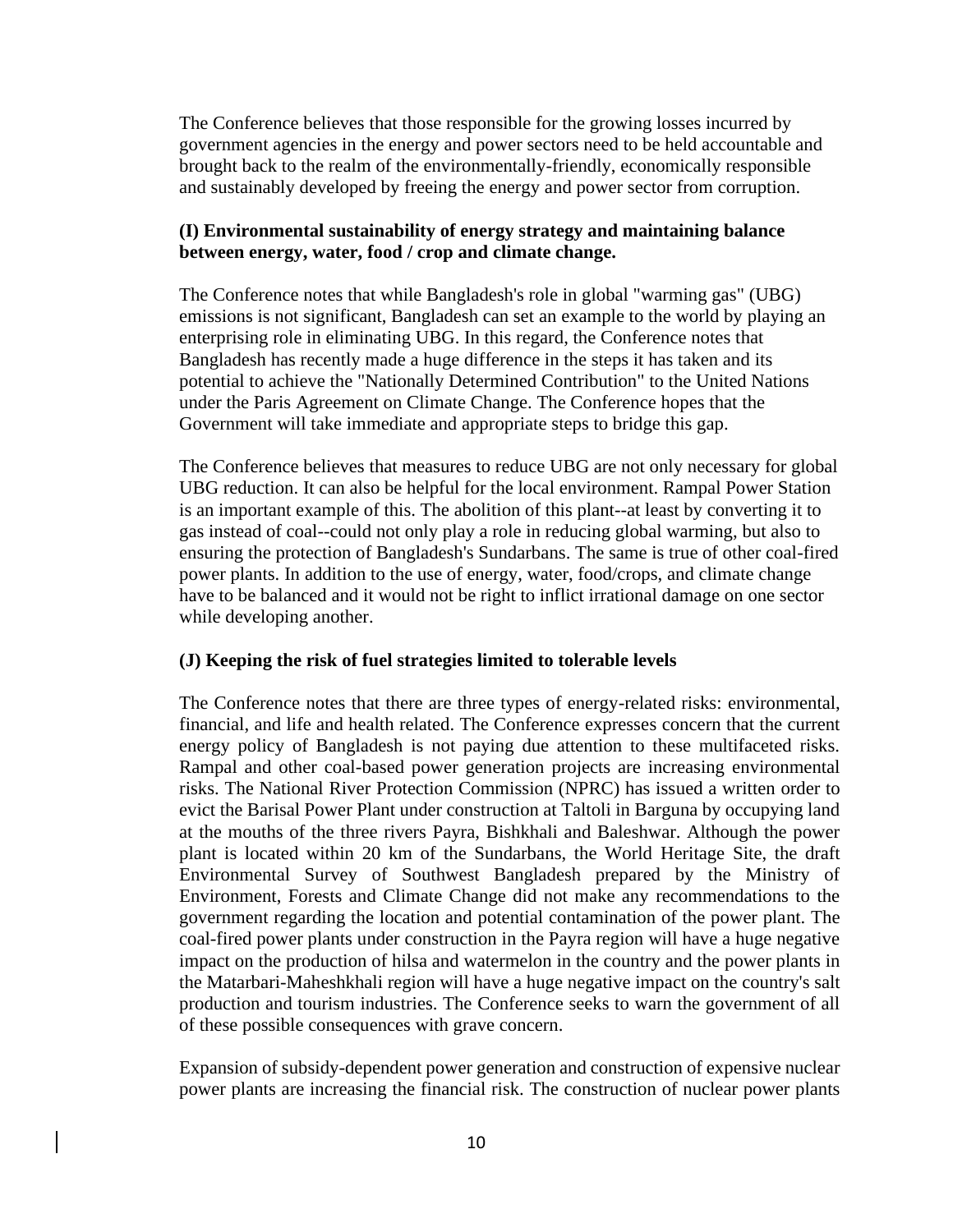in densely populated areas within the country is further increasing the risks to life and health. The Conference calls on the government to focus its energy policy on mitigating these diversified risks.

The Conference calls for taking steps to mitigate future risks to public health by taking necessary measures to prevent the deterioration of the air quality index due to the adoption of various projects for power generation using fossil fuels.

All the sources of fuels that cause air pollution and pose a risk to public health (e.g. unscientifically built brick kilns, unfit cars, buses, motorcycles, trawlers, launches, steamers, aircraft, various equipment used for industrial and agricultural purposes, etc.) must be identified and periodically canceled and removed.

In the medium and long-term planning of energy and power generation, policies need to be adopted to meet the seventh goal of sustainable development (Clean and Affordable Energy for All) in such a way that these ensure social inclusion and reflect social aspirations.

Life Cycle Sustainability Assessment of all projects is required to minimize the risk of public health, socio-economic damage and impact on the environment in generating, distributing and supplying power and locating power generation plants.

## **(K) Ensuring the use and reuse of wastes for fuel development**

The Conference also notes that no fuel is safe from all aspects. For example, when using solar energy, it is necessary to ensure proper and safe disposal of solar panels after their expiration. In developing countries around the world, about 75% of electricity is expected to come from renewable energy by 2050, and this could result in 78 million metric tons of solar panel waste alone by 2020-2050 (wastes from wind power, battery storage units, and short-lived off-grid electricity production are not counted.). These facts predict a huge challenge for Bangladesh to manage renewable energy wastes. Therefore, from the very beginning, Bangladesh has to focus on proper management of various wastes generated from renewable energy.

The Conference also notes that the use of renewable energy, similar to the electronics industry, could expose people to many toxic wastes. These include cadmium and copperderived substances, lead, hexafluoroethane, polyvinyl fluoride, tin, lithium and silicon tetrachloride, etc., whose high levels can be harmful to humans and the environment. Similarly, the proper removal, transfer, and disposal of radioactive waste from nuclear power plants would be an important challenge. It is important to keep in mind that conventional hydropower (i.e., power generation through river dams) is not renewable in the long run because these dams are limited in duration and cannot be rebuilt due to changes in river course and other changes. As Bangladesh aims to generate 30% of its energy from renewable sources by 2030 and 40% by 2040, it, like developed countries, needs to ensure proper management, recycling, and disposal of waste and hazardous materials used in various renewable energy sources.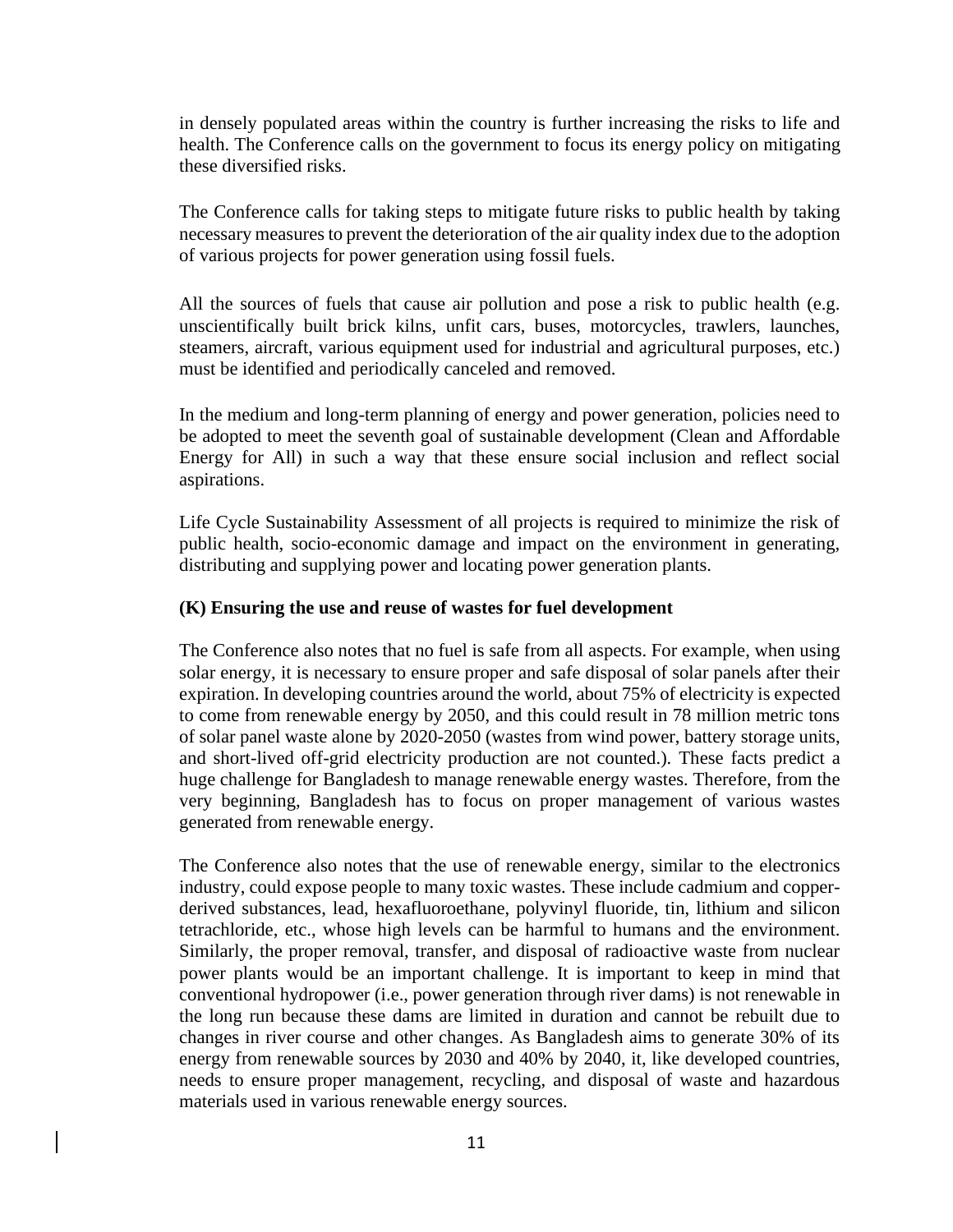Every effort has to be made to generate fuel and electricity from waste by radically changing the solid waste management systems in cities and villages. In this regard, sanitary landfills should be set up in each district at the initial stage and in each upazila in the subsequent phases. These enclosures should be surrounded with protective covers so that the surrounding land and air are not polluted and the contaminated waste water does not reach the surrounding surface and ground water.

### **(L) Adoption of proper strategy regarding conventional fuels**

Traditional fuels still play an important role in the economy of Bangladesh, especially in rural areas. The Conference notes that there are two possible goals in this regard. One is to try to replace traditional fuels with modern fuels as soon as possible. The second is to mitigate the negative aspects of conventional fuels instead of rapidly replacing them, such as expanding the use of smoke-proof stoves instead of open furnaces. The Conference hopes that the right goals and strategies will be adopted based on the necessary research on these alternatives.

# **(M) Reduction of foreign dependence on policy-making and formulation of planning in energy and other important sectors of the country**

The Conference notes that although Bangladesh is economically more self-sufficient than before, it is still largely plagued by foreign dependence on policy-making and formulation of planning. For example, the government has had the country's energy plan formulated by the Tokyo Electric Company of Japan. Similarly, the country's "Delta Plan 2100" has been drafted mainly by Dutch experts. However, a closer look shows that the plans made by foreign experts and agencies cannot serve the best interests of the country. On the contrary, in many cases its results are unfavorable. A review of PSMS 2016/2018 made by Tokyo Electric Company shows that it contains many erroneous and harmful proposals for the country. For example, it did not provide proper balance between demand and supply, which has resulted in Bangladesh having a problem of excessive reserve margin at present. Secondly, this plan has pushed Bangladesh towards coal. Thirdly, the plan serves as a bizarre projection of the role of the private sector in power generation which is illogical. Fourthly, this plan has pushed Bangladesh towards continuous import of electricity. All in all, this plan has not proved to be beneficent in the national interest or effective to protect the environment.

In light of the above observations, the Conference urges the Government to move beyond its dependence on foreign agencies for policy--making and formulation of planning and to move forward on the basis of national capability. All efforts need to be made to increase the participation of domestic experts in the discovery of new fields of fossil fuels within the country and to continue all the efforts to increase their capacity. An effective commission can be formed to look into how to increase efficiency and security in the energy sector by increasing the efficiency of all machinery used in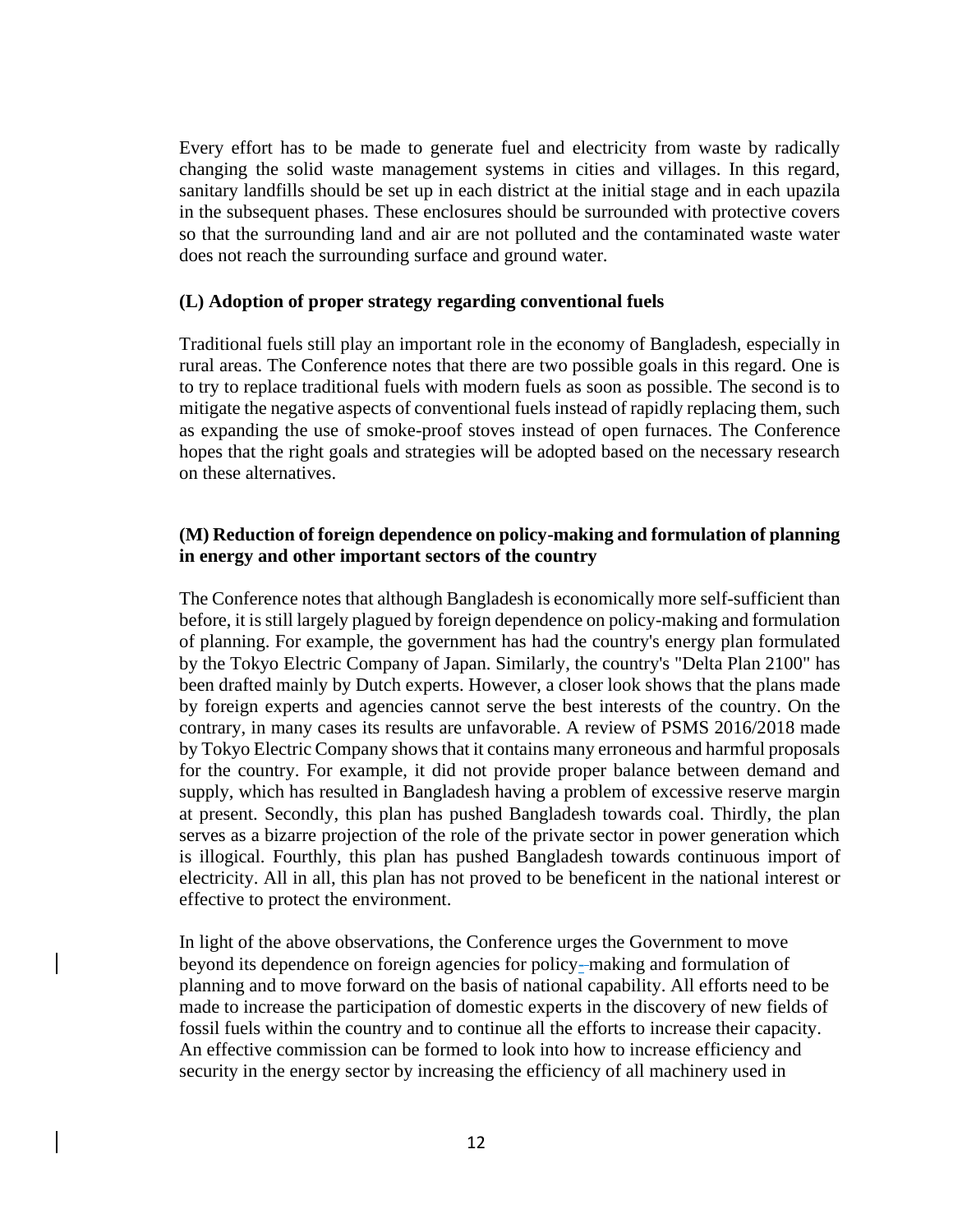energy and power generation, industry, vehicles, agricultural machinery, and household use.

The Conference calls upon the government to build the necessary institutional framework to enhance the national capacity for research and policy formulation in the power and energy sector in general. A state-of-the-art Center for Energy Excellence could be set up for this purpose. The Conference proposes that BAPA-BEN could provide required assistances to the government in setting up the aforementioned center. The Conference hopes that the government will take this proposal seriously.

Finally, the conference hopes that the government will seriously consider the resolutions adopted at this conference and move towards making the country's energy policy more people-oriented, economically responsible and environmentally-friendly.

## **PART II**

## **Other recommendations for Sustainable Development**

During the conference, other issues of climate change and sustainable development, in addition to power and energy issues of Bangladesh, were discussed. Specially, BAPA leaders from different local branches shared their experiences on such issues in different parts of the country. Based on the recommendations of the grassroot environmental activists of BAPA and subsequent detailed discussion and analysis at the conference, the resolution finalized the following recommendations and demands moving forward:

#### **Coastal environment of Bangladesh**

Establishment of fossil fuel-based power plants along the coastal belts of Bangladesh led to environmental degradation. This environmental disaster along the coastal belts was not considered seriously and was not reflected in the government-led "Strategic Environmental Assessment" of the southern and western parts of Bangladesh. BAPA already submitted its clear recommendations on this issue to CEGIS, a government organization. BAPA strongly demands a new "strategic environmental assessment" based on the already proposed recommendations to CEGIS that can reflect the opinion and participation of general public and the people who suffered in the coastal regions due to this fossil fuel-based power plant-led environmental degradation.

Climate change-induced impacts on different sectors of Bangladesh are very prominent and visible. The agriculture, irrigation and industrial development sectors are severely affected together with the natural process of delta formation, as well as the existence of coastal forests including the mangrove forest, Sundarbans. Additionally, scarcity of fresh drinking water, unpredictable flooding, frequent drought, constant waterlogging, extended propensity of river, and coastal erosion are impacting the livelihoods of general public.

BAPA strongly demands the protection of Sundarbans and other coastal forests of Bangladesh. Located in the coastal region, Sundarbans has outstanding universal ecological value and must be protected from further environmental degradation. Thus,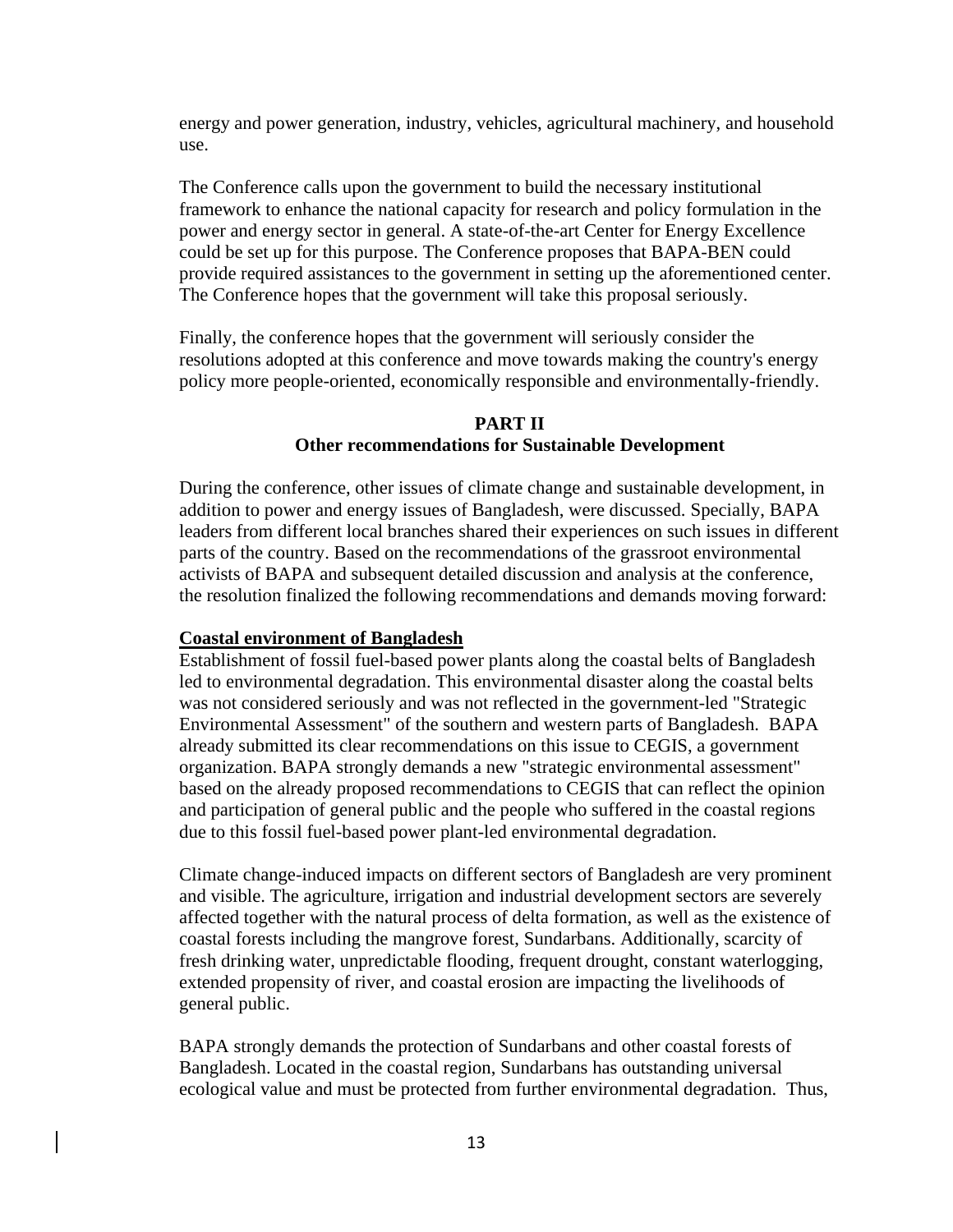BAPA demands adoption of major policies and government actions to protect the coastal belt of Bangladesh known for its fisheries sanctuary.

Sundarbans is a world heritage site and serves as a safety belt to protect coastal life and resources. Any project that affects the natural habitat and existence of Sundarbans must not be adopted and implemented. Bangladesh must protect Sundarbans at any cost for its own existence.

## **Environment of greater Sylhet and Haor regions**:

Effective policy and steps must be adopted immediately to stop environmental pollution by the uncontrolled and unregulated waste disposal of tourists in Sylhet and other regions of Bangladesh. Random practice of cutting down of trees and hills must be stopped in Sylhet and other regions. Effective actions must be taken to stop illegal grabbing of marshland/wetland in the hoar region. Furthermore, meaningful and visible action must be taken to stop open and unregulated dumping of industrial waste to different rivers and wetlands in the haor region. Rampant corruption during execution of different development projects in the haor and other regions of Bangladesh must be stopped immediately. Adequate steps must be taken to ensure proper implementation of those development projects. Furthermore, meaningful action must be taken to stop projects impacting the heritage of Hobigang and prevent further degradation of environment and soil pollution. It is important to note that, recently, Hobigang has been ranked fourth in the air pollution category.

#### **Environment of Teesta basin**:

It is demanded that an environmentally-friendly flyover must be constructed by demolishing the road from Teesta to Kurigram. Furthermore, BAPA is demanding a reevaluation of the effectiveness of Teesta Barrrage project. The local public confirmed that the natural water flow in the river was normal until 1985, before the implementation of the Teesta Barrage project. The ecology and biodiversity of the river basin was rich and thriving at that period. The local population of Teesta basin is convinced that the Teesta Barrrage project negatively impacted the legitimate demands of water flow in several international rivers of the Teesta basin such as Saniyajan, Lautara, Kunsai, BuriTeesta etc. Realizing the importance of this situation, BAPA is demanding more and resultsdriven, effective actions to bring back normal water flow in Teesta.

Teesta road bridge, Sheikh Hasina bridge, and Teesta railway bridge impeded the natural flow of the river and narrowed the effective width of the river which led to subsequent and frequent riverbank erosion. Immediate scientific investigation and evaluation is demanded to adopt effective action to eliminate the challenges. The legality of different projects along the bank of Teesta, including the project of Sena Kalyan Sangstha, must be resolved and river encroachment of Teesta river must be stopped.

#### **On the environmental issues of the Chalan Beel area:**

Due to environment-destroying activities and projects, only 180 species of fish are available in Chalan Beel area, compared to the 260 species that were present in the past. Many of the bird, turtle, dolphin, and crocodile species are on the verge of extinction. The cropland in Chalan Beel area is declining at alarming rates. Water